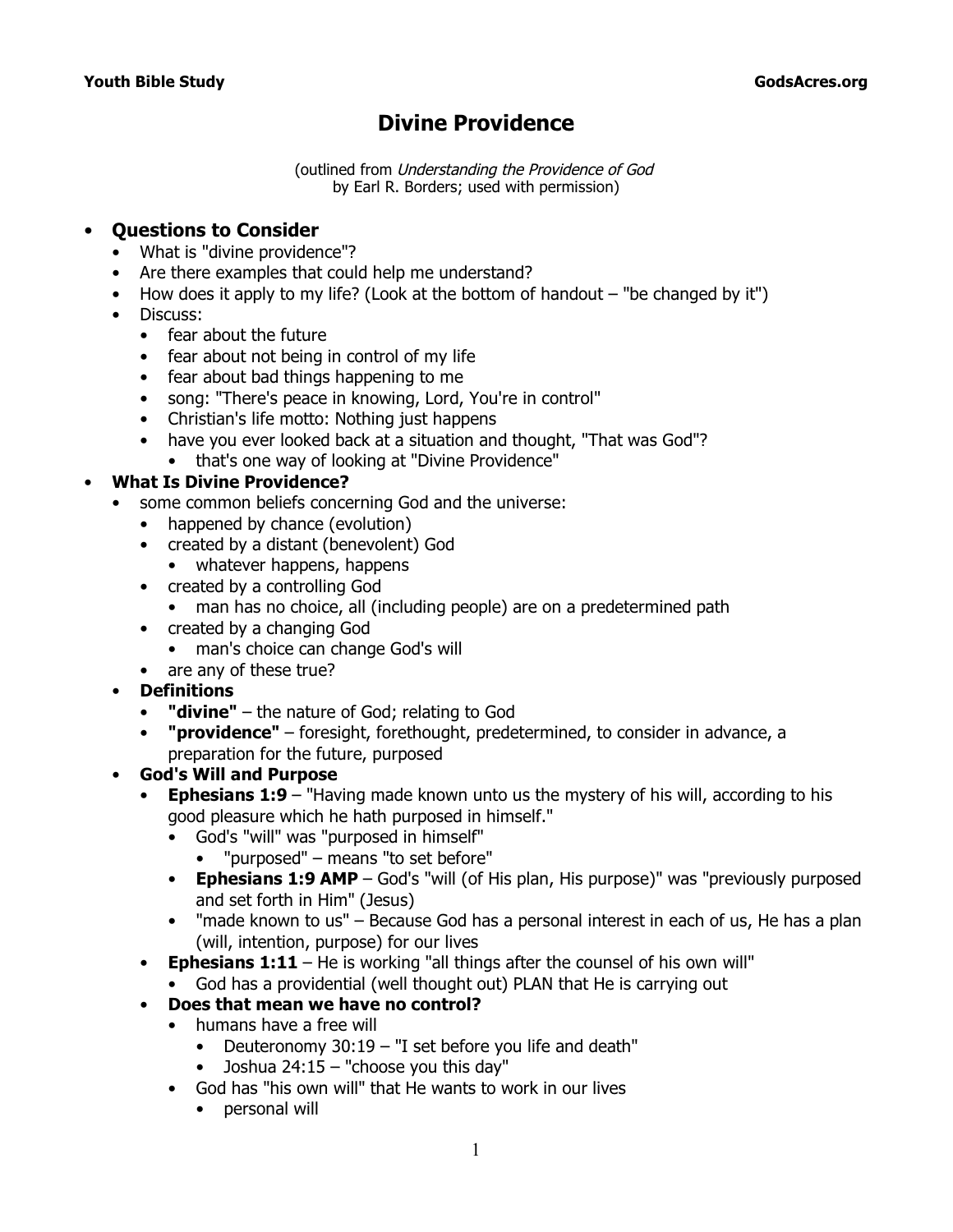- divine plan
- what happens when these are opposite?
	- Saul's will persecuting the church "daily"
		- Acts 26:14 *"it is hard for thee to kick against the pricks [goads]."*
			- AMP "pointless resistance"
		- God did not force Saul to be saved (Saul's personal will), but He prevented Saul from completely destroying the Christians (against the divine plan)
			- However, God used Saul's persecution to help spread the Gospel
		- Ephesians 1:1 *"Paul, an apostle ... by the will of God"*
			- Galatians 1:15-16 confirms that God had this plan before Paul was born
			- not Paul's will previously
			- Paul (Saul) could have accepted or reject God's plan
	- Jeremiah *"before I formed thee in the belly ... I ordained thee a prophet"* (Jeremiah 1:5)
		- Jeremiah could have refused, others could have tried to stop him, but this was God's PERFECT will
- God does not force us to do His will
	- that would make us no different than the animals (doing exactly what they were created to do)
- God does not allow man to overrule His plan
	- God's will (purpose, intention) will not be changed
	- 2 Corinthians 13:8 *"For we can do nothing against the truth, but for the truth."*
- Deuteronomy 29:29 *"The secret things belong unto the Lord ... but those things which are revealed belong unto us"*

## • **God Is All-Knowing (Omniscient) and in Control (Omnipotent)**

- Isaiah 46:10 *"declaring the end from the beginning"*
	- only God has that knowledge
- Isaiah 46:9 *"I am God, and ... there is none like me"*
- Ephesians 1:4 *"before the foundation of the world"*
	- God's plan was put in place before He created this world (eternity past)
	- For example: 1 Peter 1:18-20 Christ's Crucifixion was *"foreordained before the foundation of the world"*
- Revelation 19:6 *"the Lord God omnipotent reigneth"*
	- nothing catches God off guard
	- He is in full control
- Note: we are creatures of choice; people are not predestined for Heaven or hell
	- the PLAN was "foreordained" (or predestined), not people

### • **God Has a "Counsel"**

- Psalm 33:11 *"The counsel of the L*ORD *standeth for ever, the thoughts of his heart to all generations."*
	- Note: parallelism "counsel of the LORD" is "the thoughts of his hearts"
	- $\bullet$  counsel = God's purpose, intention
	- it will not be changed "standeth for ever"
- Isaiah 46:10 *"Declaring the end from the beginning, and from ancient times the things that are not yet done, saying, My counsel shall stand, and I will do all my pleasure."*
	- "I will do all things that I have planned" (The Septuagint)
- Ephesians 1:11 *"worketh all things after the counsel of his own will"*
	- "worketh" not worked; present tense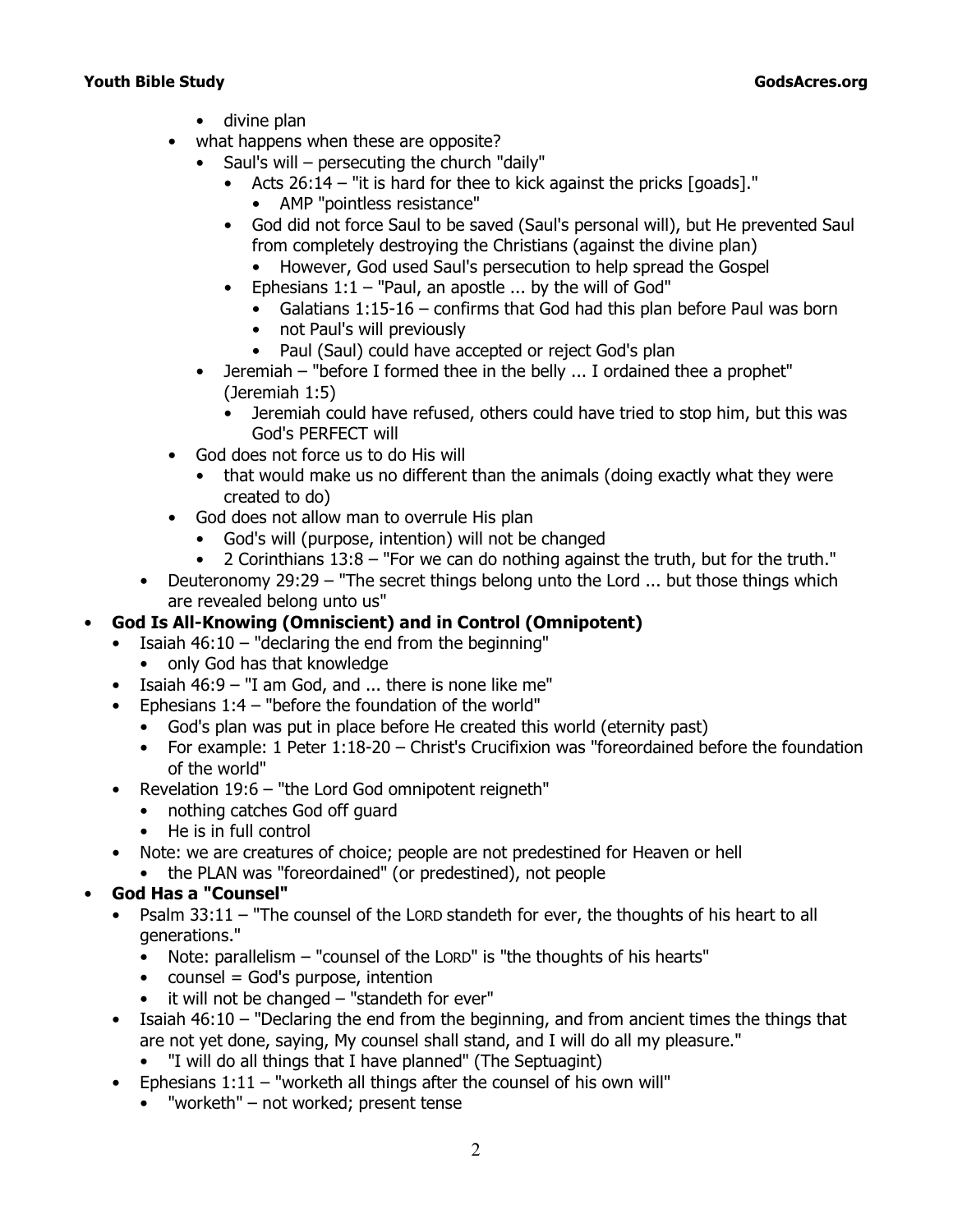- Isaiah 55:8-9 *"My thoughts are not your thoughts, neither are your ways my ways"*
- **When We Pray Out of God's Will**
	- 1 John 5:14-15 *"if we ask anything according to his will, he heareth us: And if we know that he heareth us, whatsoever we ask, we know that we have the petitions that we desired of him."*
		- If we just look at the last part of that verse, it seems like God will answer ALL our prayers
		- Notice: God answers every prayer that He hears
		- Are there prayers that God does not "hear"?
			- word for "hear" in this verse is also "hearken"
				- also means "give audience"
			- God hears/sees/knows everything
				- God heard *"the cry of Sodom and Gomorrah"* (Genesis 18:20)
				- He is *"touched with the feeling of our infirmities"* (Hebrews 4:15)
				- He will provide *"grace to help"* (Hebrews 4:16)
	- 1 John 5:14 AMP "if we ask anything (make any request) according to His will (in agreement with His own plan), He listens to and hears us"
		- "The safest way to know that you are praying in God's will is to pray God's Word!" George **Mueller**

## • **Examples of Prayers Not in God's Will:**

- Jesus *"let this cup pass from me"* (Matthew 26:39)
	- *"the spirit is willing, but the flesh is weak"*
	- Jesus knew the will of God
	- He was praying in the flesh
	- we, too, often pray in the flesh
	- God did not answer this prayer
- Paul had a "thorn in the flesh" that he prayed 3 times for God to take it away
	- God did not answer (give audience) to this request
	- God said, "My grace is sufficient for thee"
	- God knew that it was necessary for Paul to have that thorn (God's purpose)
		- Paul *"lest I should be exalted above measure"* (2 Corinthians 12:7)
	- it kept him humble

## • **Examples of Divine Providence**

- **Judas Iscariot** God allowed Judas to make choices that led to Jesus being crucified
	- he was a thief (John 12:6)
	- betrayal of Jesus (Matthew 26:13-15)
	- "devil" (John 6:70), or "false accuser"
	- God's providential plan (before the beginning of the world) was for Jesus to pay the ultimate price
	- Yet, God's will for Judas' life was not for him to be lost
	- God allowed Judas to make his own choices
	- Luke 22:22 *"And truly the Son of man goeth, as it was determined: but woe unto that man by whom he is betrayed!"*
- **Joseph**
	- Genesis 50:20 "ye [his brothers] thought evil against me; but God meant it unto good"
		- Septuagint "Ye took counsel against me for evil, but God took counsel for me for good that the matter might be as it is today."
	- (Discuss Bible story of Joseph)
		- favored son
		- coat of many colors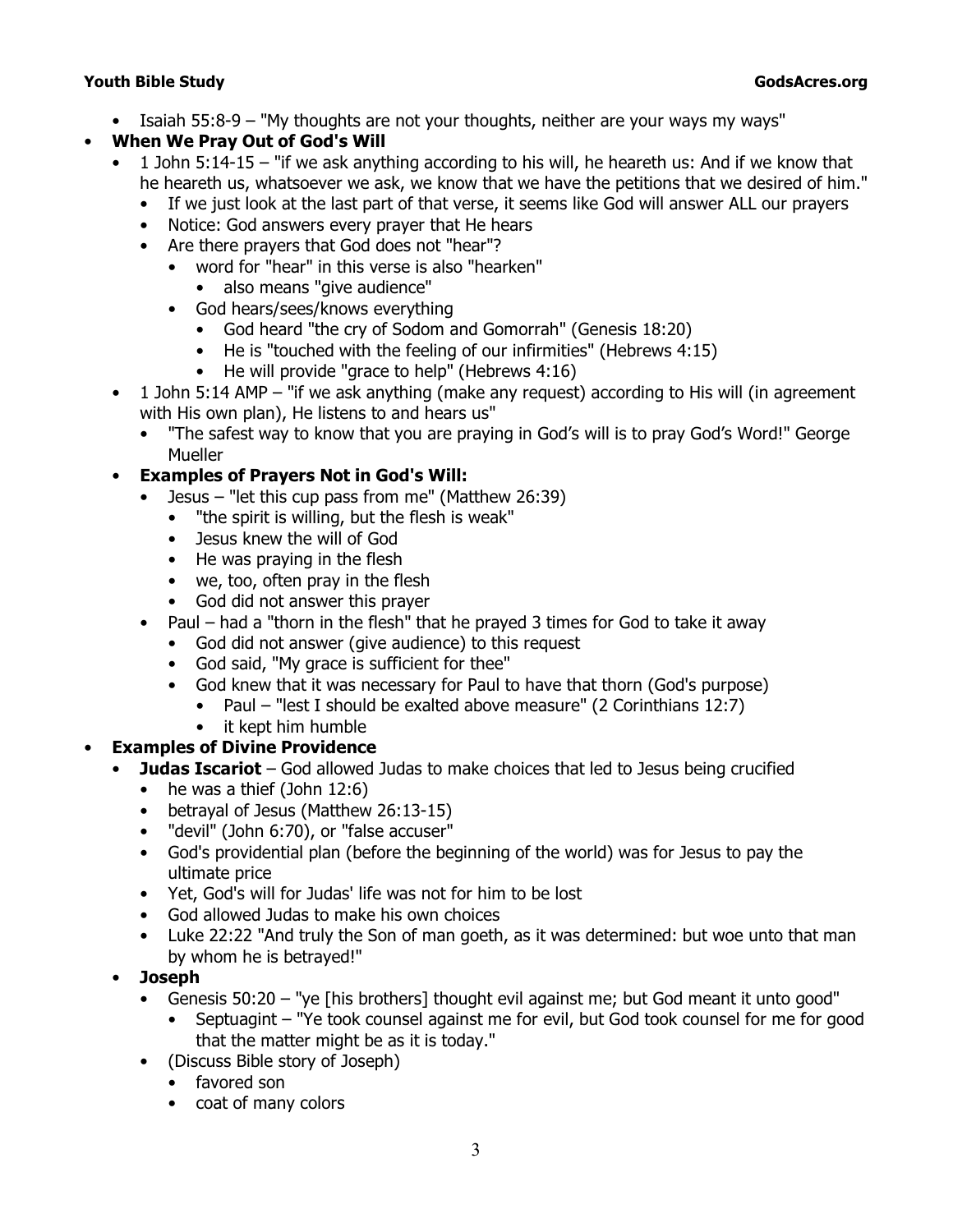- brother's jealousy
- cast him into a pit
- sold him to Ishmaelites
- purchased as a slave
- lied on by Potiphar's wife
- cast into prison
- Consider the personal choices of people in Joseph's life that were against God's will (moral law)
	- jealousy
	- hatred
	- slavery
	- lying
- How was God's providential will (purpose, intention) working?
	- a famine was coming (7 years)
	- God needed to preserve His people (only about 70 at this time)
		- a Savior was to come from these people
	- God needed Joseph in Egypt (in Pharaoh's court)
	- God allowed:
		- the jealousy and hatred by Joseph's brothers
	- God intervened:
		- brothers wanted to kill Joseph
		- God gave them the idea to sell him instead
		- Made sure the right caravan (headed for Egypt) passed by (Genesis 37:28)
	- God allowed:
		- Joseph to be sold as a slave
	- God intervened:
		- Potiphar was the one who bought Joseph
		- why did it matter?
		- Potiphar was part of Pharaoh's court
			- when Joseph was sent to prison not just any prison
			- the prison where Pharaoh's prisoners were kept
	- Note: while Joseph was in prison *"the Lord was with Joseph"* (Genesis 39:21)
	- **Consider:**
		- what did Joseph learn as the manager of Potiphar's estate that prepared him for being 2<sup>nd</sup> in command?
		- what did Joseph learn as the administrator of the prison that prepared him for Pharaoh's court?
		- how did God work/allow things to happen to make sure Joseph had all the necessary preparation?
		- Was the butler super forgetful (2 years before he remembered Joseph) or did Joseph need more time developing his talents and skills?
			- or was it just not time yet?
		- How did Potiphar's wife's lies work for good?
			- life lesson when people tell lies about you, consider this story
			- Joseph would have continued as Potiphar's manager never getting to Pharaoh's court
		- What kind of prayers do you think Joseph had been praying?
			- In the pit "God, get me out of here! Rescue me!"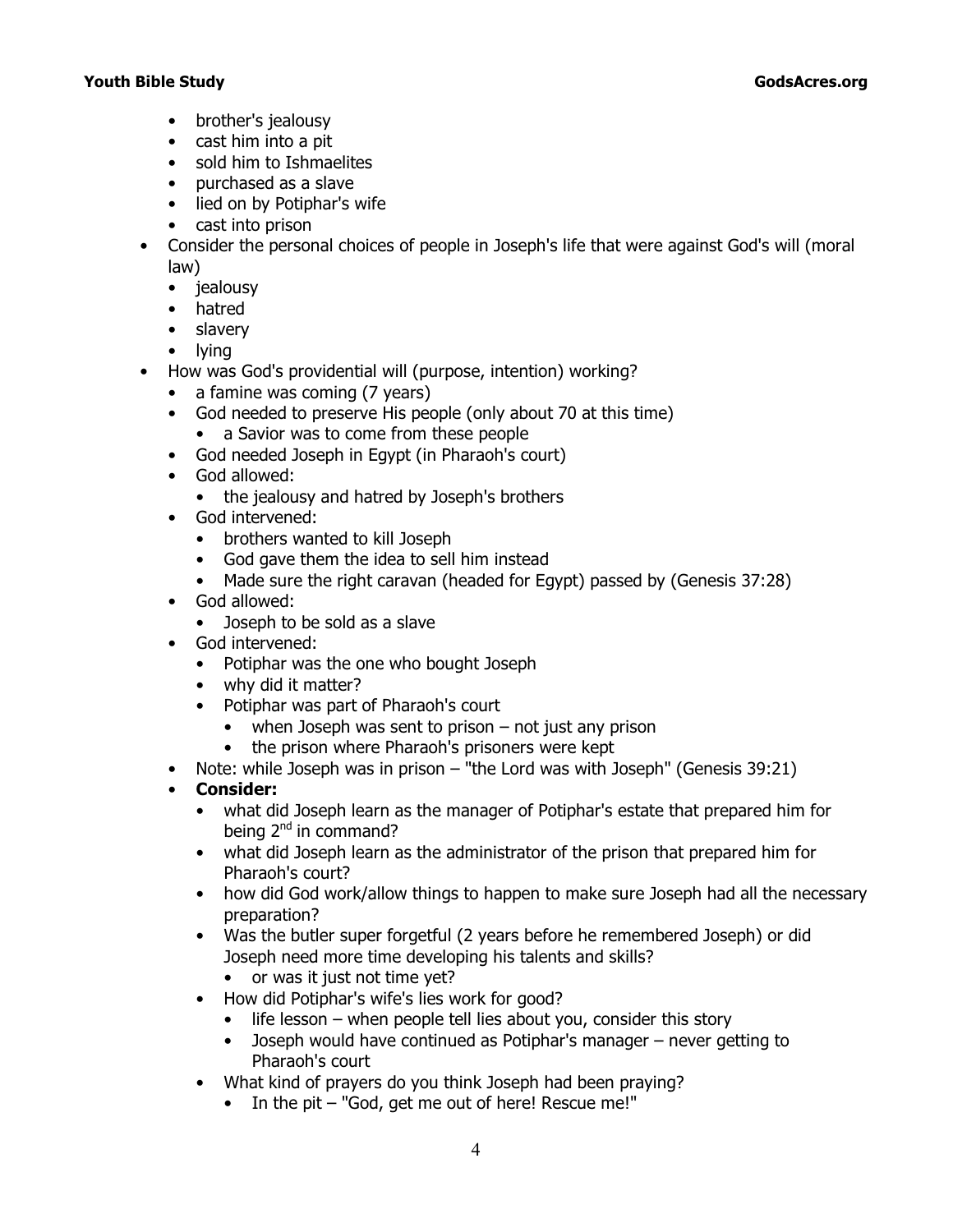- Sold as a slave "God, don't let them sell me! Rescue me!"
- Being lied on "God, let Potiphar find out the truth! Rescue me!"
- In prison "God, remind the butler to tell Pharaoh about me!"
- Did those prayers get answered in the way Joseph must have been praying them?
	- God heard the pain and anguish
	- God (no doubt) helped Joseph to handle it (My grace is sufficient)
	- But God didn't answer (rescue Joseph)
- At the end, Joseph could look back and say, "God meant it [everything that had happened] for good."
	- God's providential will was to get His people in Egypt for their protection/preservation during the upcoming famine

### • **Esther**

- Was brought to the king's house to be considered (potential queen)
- What had happened to Vashti?
	- Did God force Vashti to make her decisions?
- Esther won the heart of Hegai ("pleased him" and "obtained kindness from him" and "he preferred her")
- Esther won the heart of the king ("loved ... above all women")
	- Why is this important?
- Why did God need a Jewess close to the king?
- Haman *"sought to destroy all the Jews"* (Esther 3:6)
- God set His plan in motion
	- Esther had a will she could have refused
		- if so, quite possibly *"deliverance [would] arise to the Jews from another place"* (Esther 4:14)
		- she might have felt safe she was the queen, after all
	- Esther 4:14 *"Who knoweth whether thou art come to the kingdom for such a time as this?"*
	- God's providential plan was being fulfilled

## • **The Apostle John**

- last living Apostle
- no doubt, in great demand
- sent to the Isle of Patmos to prevent his preaching
	- must have felt this was ill-timed
	- might have thought: "God, what is going on? The church needs me."
	- did not realize what God had in mind
	- The Book of Revelation has continued to bless the church for over 2,000 years
	- Would John have been able to find the time to write it otherwise?
	- Consider 1, 2, and 3 John (written after John returned)
		- consider the length of these books no doubt John had returned to his busy life

## • **John Bunyan**

- very poor
- family
	- four children, wife died, daughter blind, married 18 year old Elizabeth
- "just promise to stop preaching, John"
- $\bullet$  12 years Bedford jail
- wrote *Pilgrim's Progress*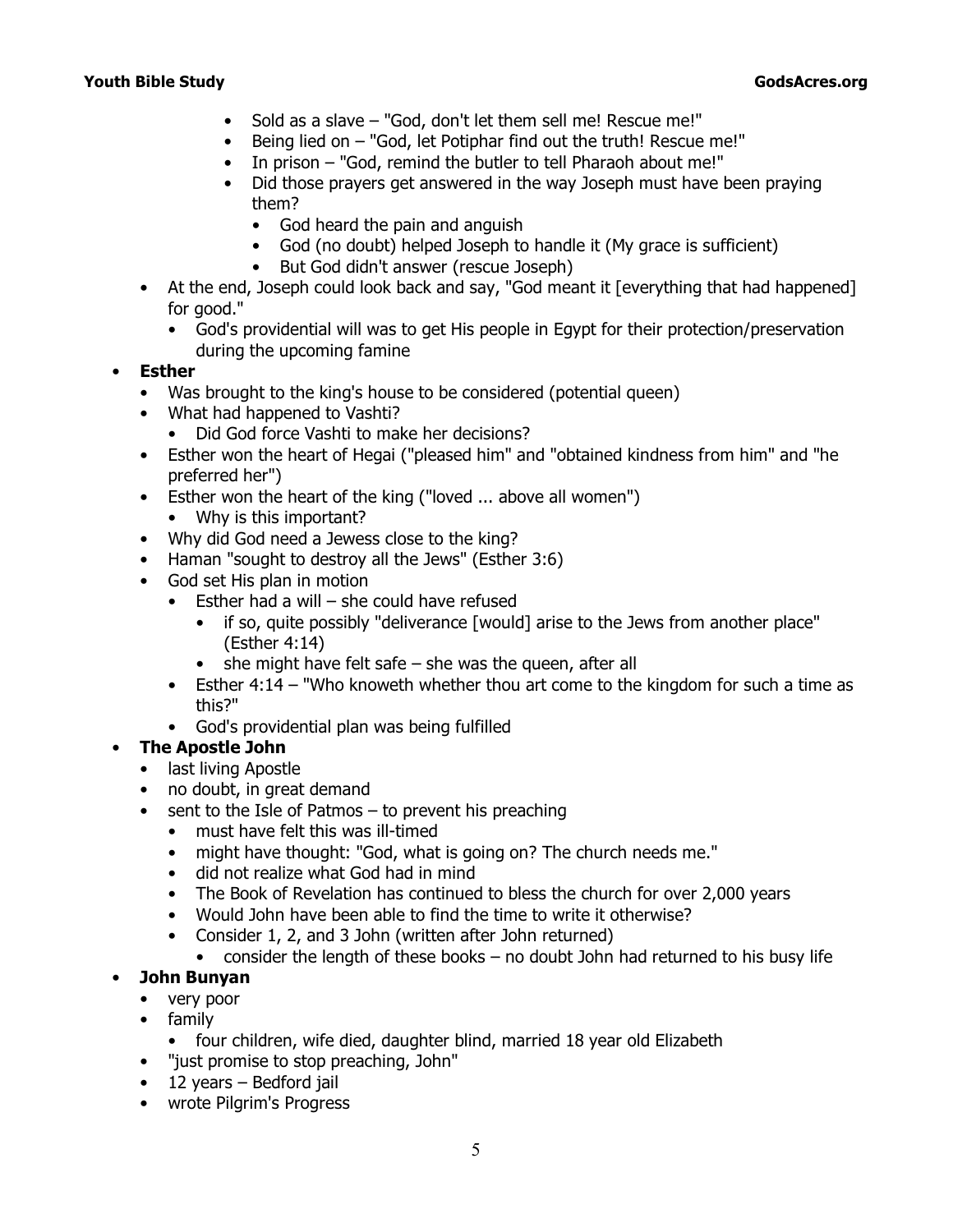#### • **His Purpose, His Good**

- Romans 8:28 "And we know that all things work together for good to them that love God, to them who are the called according to his purpose."
	- everything might not be good by itself works together
		- like a recipe
	- Romans 8:31 "If God be for us, who can be against us?"
		- must remember God is not working against us
	- God puts things into motion based on His intention, His plan for each of us
- Personal and Corporate Plans
	- God has a corporate plan the plan of salvation
	- God has a personal plan He wants you to be saved
		- to be "conformed to the image of his Son" (Romans 8:29)
		- to be made copies of Christ

### • **Our View**

- Consider the long-term effects of the above examples
- How might we learn from them in our current situations?
- Consider the long-time benefit versus the *"light affliction"* (2 Corinthians 4:17)
- Consider:
	- Jesus' disciples during the 3 days after the Crucifixion
		- "Did we misunderstand?"
		- "We thought He was the Messiah"
		- "The last three years of our life make no sense"
		- Then came the morning!
- Job 23:14 *"he performeth the thing appointed for me: and many such things are with him"*
- Matthew 5:45 *"He maketh his sun to rise on the evil and on the good, and sendeth rain on the just and on the unjust."*
	- too many want to serve God for the loaves and the fishes
	- God wants us to serve Him because we love Him
	- Thus, He allows natural experiences to come to all (sickness, disease, disasters)
		- $\bullet$  the difference with the Christian what they are accomplishing
			- these things work good in the Christian's life
		- we have *"exceeding great and precious promises"* (2 Peter 1:4)
		- one promise *"all things work together for good to them that love God, to them who are the called according to his purpose"* (Romans 8:28)
			- note: combining "love" and "his purpose"
			- God's purpose is because He loves us
- How could Paul say that *"none of these things move me"* (Acts 20:24)?
	- he was committing his life to Divine Providence
	- *"the purpose of him who worketh"* (Ephesians 1:11)
- **How to pray**
	- Follow Christ's example: *"not my will but thine be done"*
	- Psalm 143:10 *"Teach me to do thy will; for thou art my God"*
	- Romans 8:26 *"we know not what we should pray for as we ought: but the Spirit itself maketh intercession for us with groanings which cannot be uttered"*
- **Keep in mind:**
	- God is working good "according to HIS purpose"
	- Romans 8:31 *"God be for us"*
	- Matthew 10:30 *"But the very hairs of your head are all numbered."*